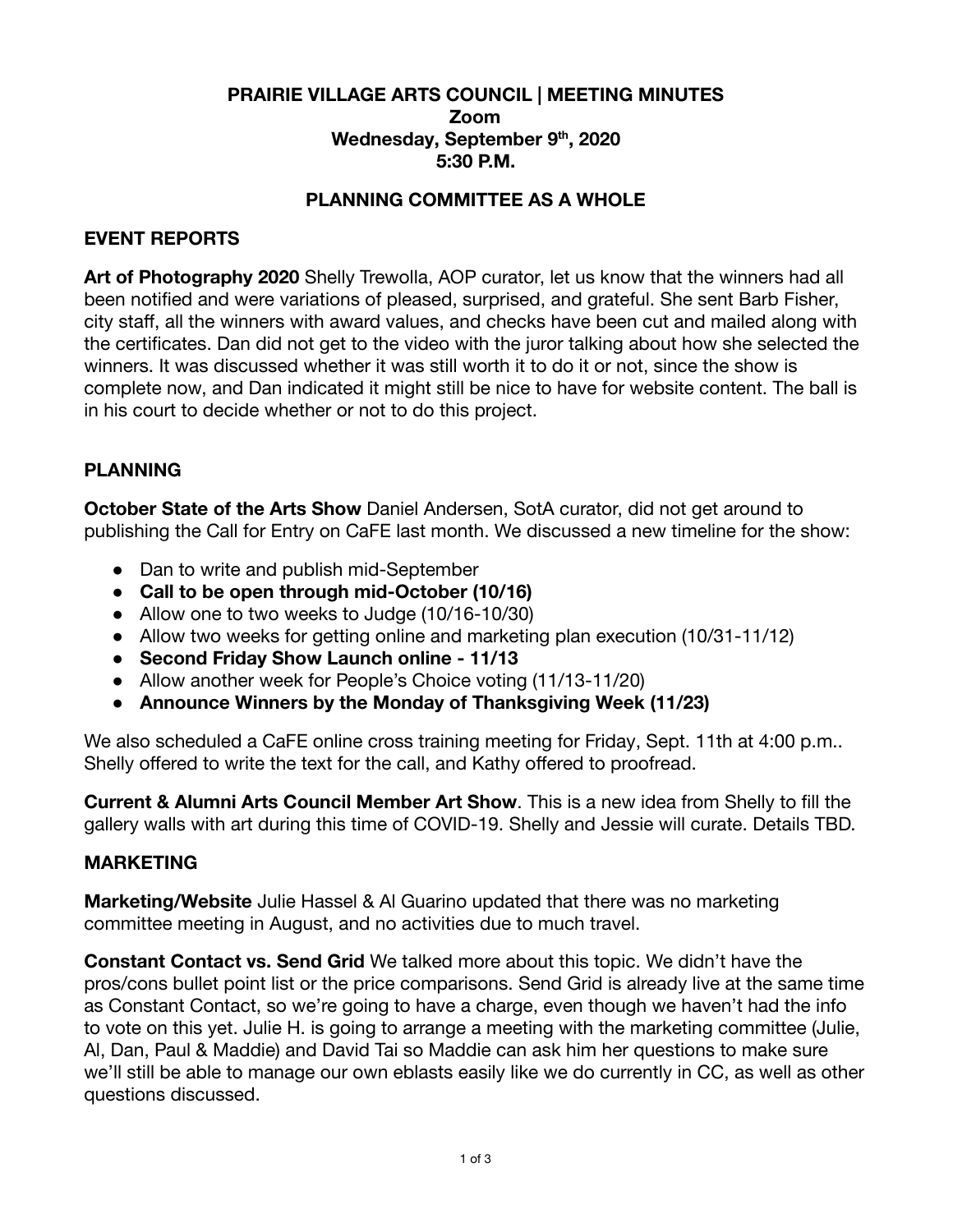**Public Art Content for Website & ArtWalk Featured Commissioned Sculptures** Jessie

updated us that she's waiting on Dan to send her the inventory to get her started. During the meeting, Shelly sent it to her, so she'll get started soon.

## **Other Arts Initiative Ideas during COVID-19**

- Al is going to do the write up on Ada Koch's (former Arts Council member) recent show now instead of Sherrod, and hopes to get to it ASAP.
- Jessie finished her draft blog post about how art teachers are going back to school. She will send it to Julie Hassel to upload.
- Diversity (Bonnie) No update
- Social Campaign (Maddie) Since there was no marketing meeting, no update. ○ Walking Tour of public art in PV with QR codes linking back to artspv.org posts.
- Coloring Book (Julie F.) No update since Julie F. wasn't present.

Having concluded the Planning Committee as a Whole, the meeting was adjourned at 6:15 P.M.

# **BUSINESS MEETING**

Our chairperson, Bonnie Limbird, called this evening's meeting to order at 6:15 pm. Council members present via Zoom were Dan Andersen, Betsy Holliday, Sherrod Taylor, Al Guarino, Julie Hassel, Shelly Trewolla, Sheila Evans, Jessie Cartwright, Nancy Maxwell, Maddie Kamphaus, Kathy Clark, Ron Nelson, and Bonnie Limbird.

After **Roll Call,** the **Agenda** was unanimously approved with adding one item to approve one month of Send Grid until a final decision can be voted on. Shelly Trewolla made the motion and Nancy Maxwell seconded.

The **Consent Agenda** was unanimously approved after a motion by Daniel Andersen and a second by Kathy Clark.

- a. Approval of the July 2020 meeting summary.
- b. Canceled November and December 2020 shows due to continuing COVID-19 issues.
- c. Will not issue invitations for 2021 shows so that we can display 2020 shows that were canceled this year.

**City Council Report** – Noise ordinance update.

A discussion of the **2020 Budget Update** included an updated report, and Bonnie reminded everyone that any receipts from AoP need to be turned in by September 30th. The \$200 check to Erin Woodworth from SotA 2019 is still uncashed. Dan said again that he would contact her and notify Jamie Robichaud, Deputy City Administrator and Arts Council staff liaison, of the status.